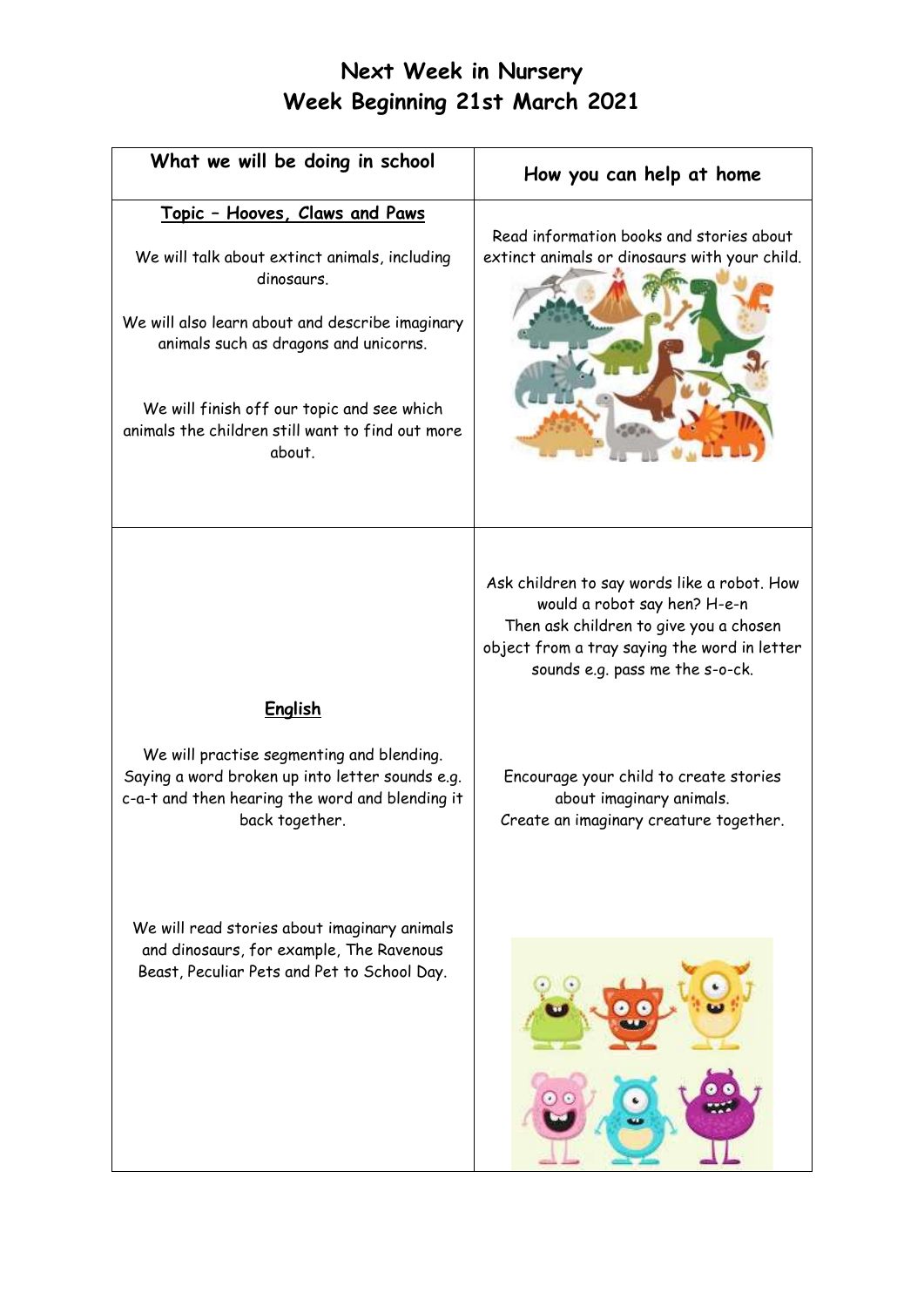| How many arms/legs will you give it? |
|--------------------------------------|
| Will it have ears?                   |
| What colour will it be?              |
|                                      |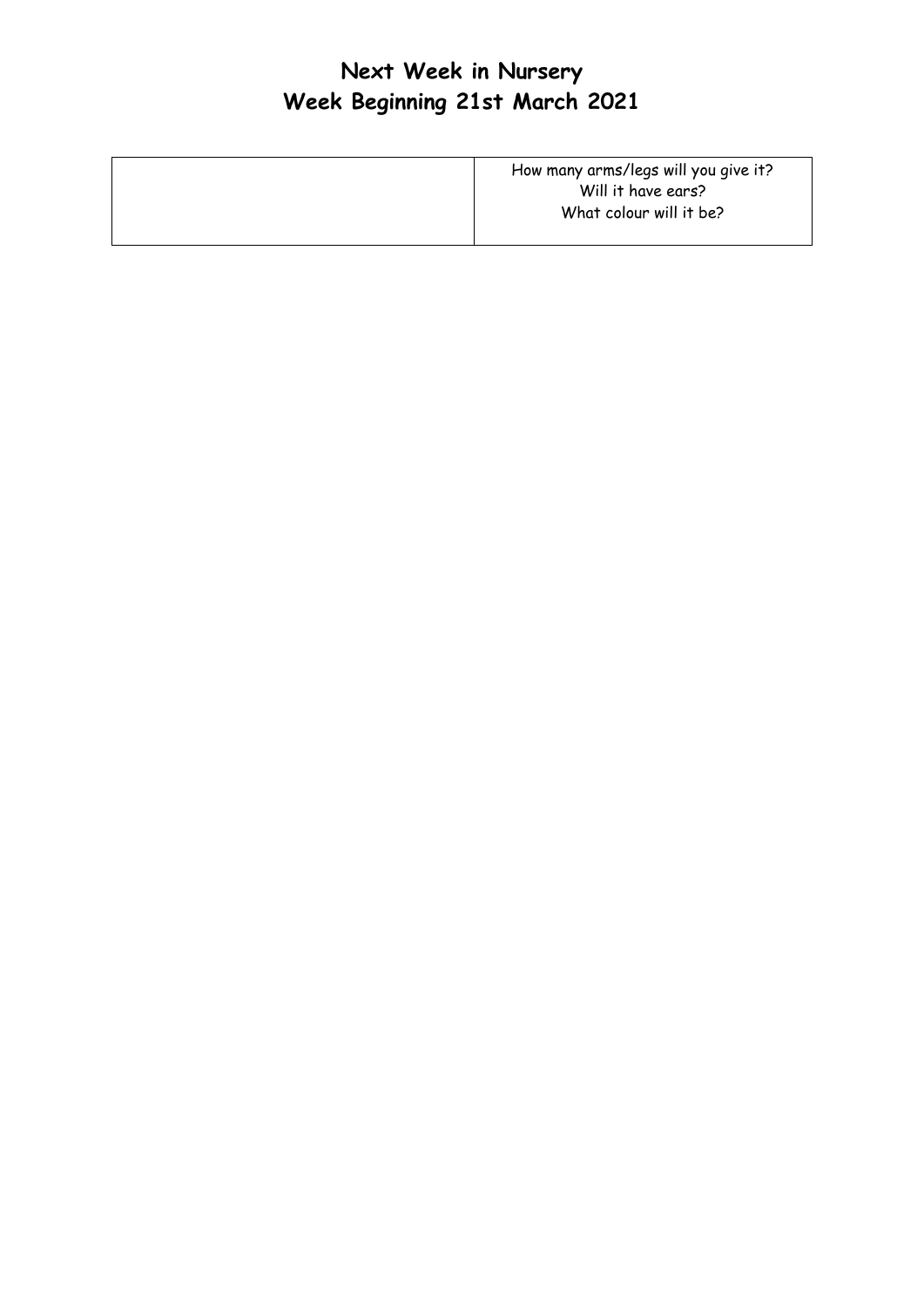